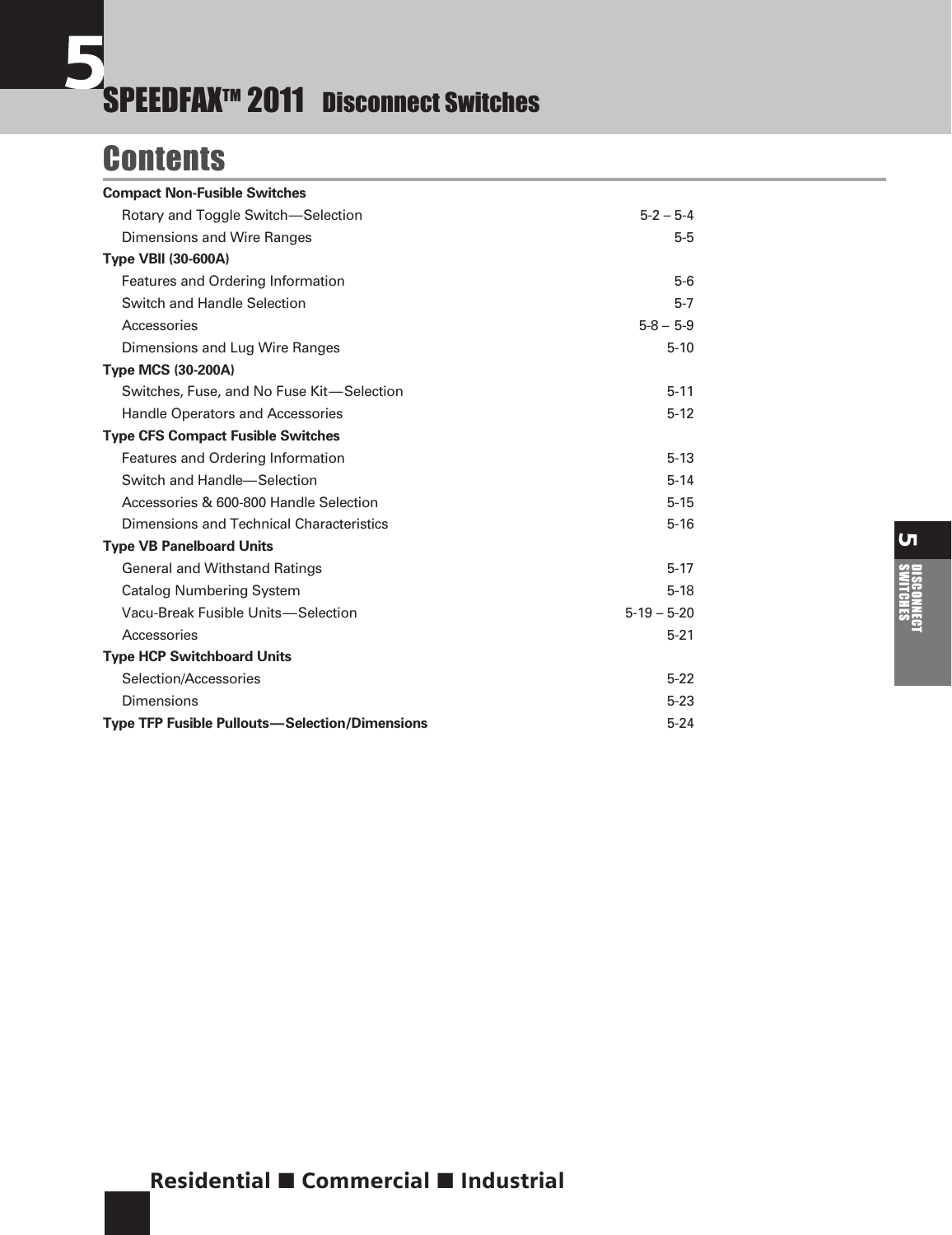# **Disconnect Switches Connect Switches**

# <span id="page-1-0"></span>**Compact Non-Fusible — Rotary and Toggle Selection**

#### Features

- **16–250 Ampere, to 100 hp, 480V & 600V**
- **B** Rotary and Toggle actuation models
- **LBR Type switches are padlockable in the** OFF position and are UL & CUL listed under File No. E191706 as manual motor controllers per UL Standard UL508
- **3LD2 Type switches are padlockable in the** OFF position and are UL listed under File No. E47705 per UL508 and are CSA certified under File No. 203576
- Base, DIN-rail and door mounting
- Multiple conductor, distribution terminal type rating LBR & LBT Type (40A -100A only)
- **B** IEC 947-1 rated, CE marked
- Listed and marked "suitable as motor disconnect" per NEC Section 430-109

#### Application

 $\mathbf{L}$ 

DISCONNECT<br>SWITCHES

Siemens Load Break Switches are listed as manual motor controllers and are suitable as motor disconnects. They are load break rated and act as enclosure disconnects when short circuit protection is provided upstream of the switch. If upstream over current protection is not provided, use a Siemens fusible Type VBII, CFS or MCS Disconnect Switch.

### Ordering Information

#### **Door Mounted Switches (Rotary**

**Type Only) —** Order either complete "3LD2" assemblies or individual "LBR" components as follows:

**Complete Assemblies** include switch, handle, and shaft. Certain 25 and 32A assemblies are also available with factory installed neutral blocks and/or aux. contacts. These accessories can also be ordered as field installed kits.

**Individual Components** are ordered as follows:

**25A —** LBR Switch + LBRH3 or 4 handle.

**40–100A —** LBR switch + LBRH3 or 4 handle + LBRD1.

Notes: (LBR Type switches only)

- 1. Aux contacts are available as field installed kits on 25A units only.
- 2. Lugs on 25A units face to the rear and lugs on 40–100A units face toward the front.

 $@$  Includes auxiliary contacts (1 NO and 1 NC).

 $@$  Handles are IP65 rated and are also UL listed for Type 1, 4X and 12 applications.

to the end of the catalog number.

d 100-250A 3LD2 switches are rated 10kA when protected by 200A May. Class RK5 fuses.

Type LBR Rotary Switches



#### **Base/DIN Rail Mounted Switches (Rotary or Toggle Type) —** Order

individual components as follows: **Toggle —** Order the LBT switch required

and a toggle switch cover plate if needed.

**Rotary, Base Mounted with Door Mounted Handle —** Order "LBR" switch + door mounted handle + shaft + any accessories.

**Rotary, Base Mounted with Direct Mounted Handle —** Order "LBR" switch + direct mounted handle.

#### Door Mounted Complete Assemblies Operator, Shaft, & Switch) 600V AC Max.<sup>2</sup>

| <b>Shaft Mounted</b>                                     | <b>4 Hole Mounted</b>                                    |                                            |        | <b>AC Horsepower Ratings</b> |       |           |                 |              |
|----------------------------------------------------------|----------------------------------------------------------|--------------------------------------------|--------|------------------------------|-------|-----------|-----------------|--------------|
|                                                          |                                                          | <b>Number</b>                              | Ampere | <b>120V</b><br>240V          |       | 480V      | 600V            |              |
| Catalog Number <sup>3</sup>                              | Catalog Number <sup>3</sup>                              | of Poles                                   | Rating | 10                           | 10 30 |           | 30 <sup>o</sup> | $30^{\circ}$ |
|                                                          | 3LD2003-1TP53 <sup>①</sup>                               | 3                                          | 16     | 16                           | $1\%$ | 3         | $7\%$           | 10           |
| 3LD2154-0TK<br>3LD2154-1TP<br>3LD2154-1TL<br>3LD2154-2EP | 3LD2103-0TK<br>3LD2103-1TP<br>3LD2103-1TL<br>3LD2103-2EP | 3<br>з <sup>®</sup><br>$3 + N$<br>$3 + No$ | 25     | 2                            | 3     | $7^{1/2}$ | 10              | 15           |
| 3LD2254-0TK<br>3LD2254-1TL                               | 3LD2203-0TK<br>3LD2203-1TL                               | 3<br>$3 + N$                               | 32     | 2                            | 3     | 10        | 20              | 20           |
| 3LD2555-0TK                                              | 3LD2504-0TK                                              | 3                                          | 63     |                              | 10    | 15        | 40              | 50           |
|                                                          | 3LD2704-0TK                                              | 3                                          | 100    |                              |       | 30        | 60              | 75           |
|                                                          | 3LD2804-0TK                                              | 3                                          | 125    |                              |       | 40        | 75              | 100          |

c Add 51 for a black handle or 53 for a red & yellow handle

**• Revised •**



Type LBT Toggle Switches

## Short Circuit Withstand Ratings

| Switch Rating<br>& Type | Max. Line Side Fuse Rating        |
|-------------------------|-----------------------------------|
| <b>RK5 Fuses</b>        | 5kA with Line Side Class H, K, or |

|          | 25 & 32A 3LD2 80A Max. at 600V AC Max. |
|----------|----------------------------------------|
| 63A 3LD2 | 175A Max. at 600V AC Max.              |

#### **10kA with Line Side Class H, K, or RK5 Fuses**<sup>d</sup>

| 25A LBR                         | 30A Max, at 480V AC Max.  |
|---------------------------------|---------------------------|
| 40A, 4P<br><b>LBR &amp; LBT</b> | 60A Max, at 480V AC Max.  |
| 40 & 60A, 3P<br>IRR & IRT       | 100A Max. at 480V AC Max. |
| 80 & 100A<br>IRR & IRT          | 150A Max. at 480V AC Max. |

#### **18kA with Line Side Class J, T, or CC Fuses**

Note: 3LD2 switches are also rated 5kA at 600V AC Max. when protected by a 3RV motor starter with a FLA rating equal to or less than the switch ampere rating.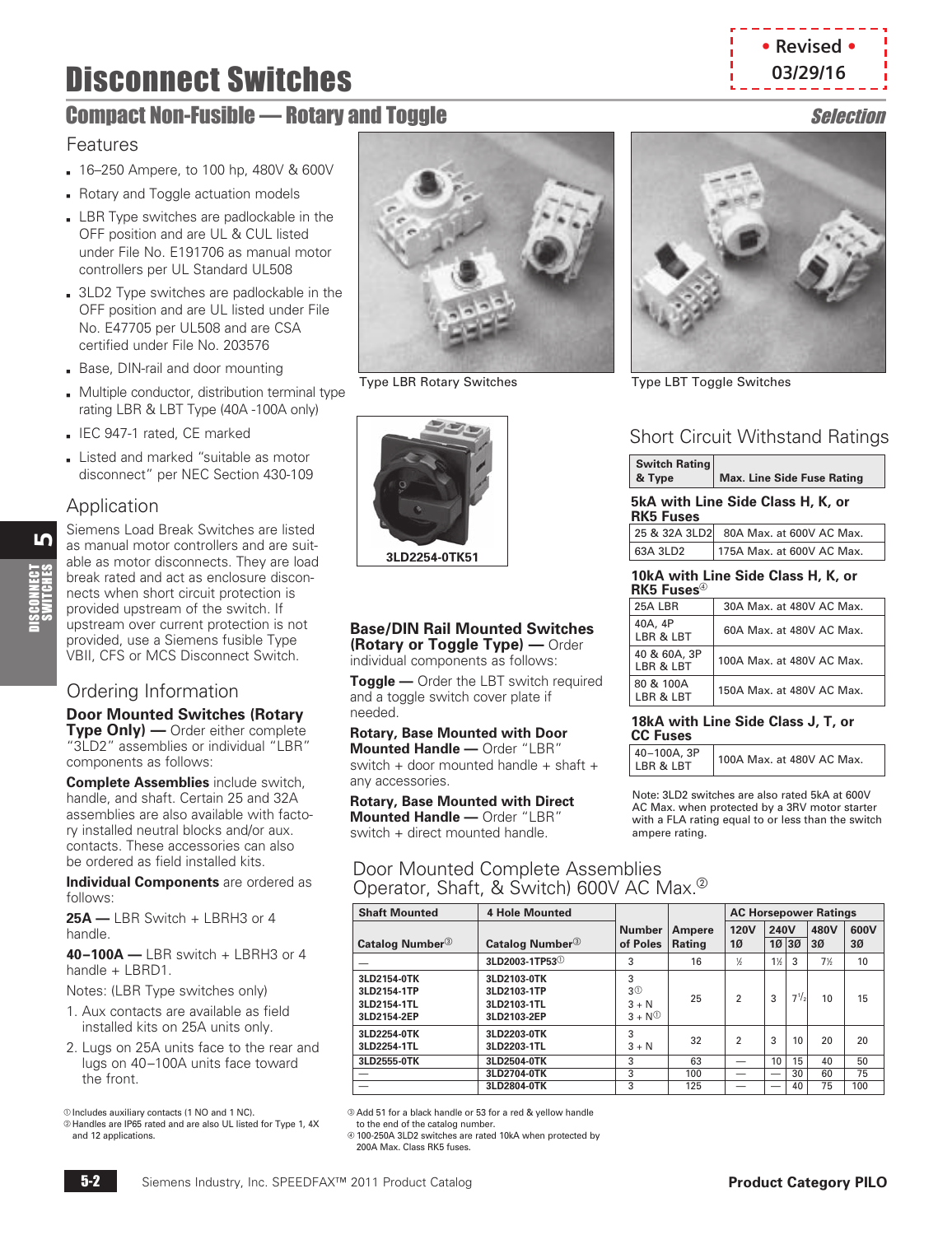# **Compact Non-Fusible — Rotary and Toggle Selection** Selection

#### **3LD Type Base Mounted Complete Assemblies**

(Operator, Shaft, & Switch) 600V AC Max.2

| Handle mounting <sup>2</sup>  |                               |                              |                           |                         |                |                | <b>AC Horsepower Ratings</b> |                 |                 |
|-------------------------------|-------------------------------|------------------------------|---------------------------|-------------------------|----------------|----------------|------------------------------|-----------------|-----------------|
| <b>Shaft</b><br>(center hole) | 4 Hole<br>(no defeat)         | 4 Hole<br>(with defeat)      |                           |                         | <b>120V</b>    | 240V           |                              | 480V            | 600V            |
| Catalog<br><b>Number</b>      | <b>Catalog Number</b>         | Catalog<br><b>Number</b>     | <b>Number</b><br>of Poles | <b>Ampere</b><br>Rating | 10             | 10             | 30 <sup>o</sup>              | 30 <sup>o</sup> | 30 <sup>o</sup> |
|                               | 3LD2013-0TK5                  | 3LD2017-0TK1<br>3LD2017-1TL1 | 3<br>$3 + N$              | 16                      | $\frac{1}{2}$  | $1\frac{1}{2}$ | 3                            | $7\frac{1}{2}$  | 10              |
| 3LD2144-0TK5<br>3LD2144-1TL5  | 3LD2113-0TK5<br>3LD2113-1TL5  |                              | 3<br>$3 + N$              | 25                      | $\overline{2}$ | 3              | $7\frac{1}{2}$               | 10              | 15              |
| 3LD2244-0TK5<br>3LD2244-1TL53 | 3LD2213-0TK5<br>3LD2213-1TL53 | 3LD2217-0TK1<br>3LD2217-1TL1 | 3<br>$3 + N$              | 32                      | $\mathfrak{p}$ | 3              | 10                           | 20              | 20              |
| 3LD2545-0TK5                  | 3LD2514-0TK5                  | 3LD2517-0TK1<br>3LD2517-1TL1 | 3<br>$3 + N$              | 63                      | 3              | 10             | 15                           | 40              | 50              |
|                               | 3LD2714-0TK5                  |                              | 3                         | 100                     |                |                | 30                           | 60              | 75              |
|                               | 3LD2814-0TK5                  |                              | 3                         | 125                     |                |                | 40                           | 75              | 100             |
|                               | 3LD2318-0TK1                  |                              | 3                         | 160                     |                |                | 40                           | 75              | 75              |
|                               | 3LD2418-0TK1                  |                              | 3                         | 250                     |                |                | 50                           | 100             | 75              |

#### **Accessories for Front Mounted 3LD2 Switches**

| Catalog<br><b>Number</b>  | <b>Description</b>                            | <b>Switches</b><br><b>Used With</b> |
|---------------------------|-----------------------------------------------|-------------------------------------|
| 3LD9200-5B <sup>3</sup>   | 1 NO, 1 NC Aux. Contact                       | 25-125A                             |
| 3LD9200-5BF <sup>3</sup>  | 1 NO, 1 NC Aux. with Gold Plated Contacts     | 25-125A                             |
| 3LD9220-2B                | <b>Neutral/Ground Terminal</b>                | 25 & 32A                            |
| 3LD9250-2BA               | Neutral/Ground Terminal                       | 63A                                 |
| 3LD9280-2B                | <b>Neutral/Ground Terminal</b>                | 100 & 125A                          |
| 3LD9220-0B                | 4th Pole (leading ON, lagging OFF)            | 25 & 32A                            |
| 3LD9250-0BA               | 4th Pole (leading ON, lagging OFF)            | 63A                                 |
| 3LD9280-0B                | 4th Pole (leading ON, lagging OFF)            | 100 & 125A                          |
| 3LD9224-1B <sup>1</sup>   | Black Handle (4 hole mtg.)                    | 25 & 32A                            |
| 3LD9284-1B <sup>O</sup>   | Black Handle (4 hole mtg.)                    | 63-125A                             |
| 3LD9224-3B <sup>O</sup>   | Red/Yellow Handle (4 hole mtg.)               | 25 & 32A                            |
| 3LD9284-3B <sup>①</sup>   | Red/Yellow Handle (4 hole mtg.)               | 63-125A                             |
| 3LD9224-1D <sup>0</sup>   | Black Handle (shaft mtg.) <sup>(4)</sup>      | 25 & 32A                            |
| 3LD9284-1D <sup>0</sup>   | Black Handle (shaft mtg.) <sup>40</sup>       | 63-125A                             |
| 3LD9224-3D <sup>0</sup>   | Red/Yellow Handle (shaft mtg.) <sup>(4)</sup> | 25 & 32A                            |
| 3LD9284-3D <sup>0</sup>   | Red/Yellow Handle (shaft mtg.) <sup>(4)</sup> | 63-125A                             |
| 3LD9221-2A <sup>(1)</sup> | Terminal Cover 1P (Pack of 4)                 | 25 & 32A                            |
| 3LD9221-0A <sup>(1)</sup> | Terminal Cover 3P (Pack of 4)                 | 25 & 32A                            |
| 3LD9251-0A <sup>O</sup>   | Terminal Cover 3P (Pack of 4)                 | 63A                                 |

#### **Accessories for Base Mounted 3LD2 Switches**

| 3LD9200-5C <sup>3</sup>  | 1 NO, 1 NC Aux. Contact                   | 25-250A    |
|--------------------------|-------------------------------------------|------------|
| 3LD9200-5CF <sup>3</sup> | 1 NO, 1 NC Aux. with Gold Plated Contacts | 25-250A    |
| 3LD9220-2C               | <b>Neutral/Ground Terminal</b>            | 25 & 32A   |
| 3LD9250-2CA              | <b>Neutral/Ground Terminal</b>            | 63A        |
| 3LD9280-2C               | Neutral/Ground Terminal                   | 100 & 125A |
| 3LD9240-2C               | Neutral/Ground Terminal                   | 160 & 250A |
| 3LD9220-0C               | 4th Pole (leading ON, lagging OFF)        | 25 & 32A   |
| 3LD9250-0CA              | 4th Pole (leading ON, lagging OFF)        | 63A        |
| 3LD9280-0C               | 4th Pole (leading ON, lagging OFF)        | 100 & 125A |
| 3LD9240-0C               | 4th Pole (leading ON, lagging OFF)        | 160 & 250A |
| 3LD9224-1B <sup>①</sup>  | Black Handle (4 hole mtg. no defeat)      | 25 & 32A   |
| 3LD9284-1B <sup>O</sup>  | Black Handle (4 hole mtg. no defeat)      | 63-125A    |
| 3LD9224-3B <sup>O</sup>  | Red/Yellow Handle (4 hole mtg. no defeat) | 25 & 32A   |
| 3LD9284-3B <sup>①</sup>  | Red/Yellow Handle (4 hole mtg. no defeat) | 63-125A    |
| 3LD9224-1D <sup>0</sup>  | Black Handle (shaft mtg.)                 | 25 & 32A   |
| 3LD9284-1D <sup>0</sup>  | Black Handle (shaft mtg.)                 | 63-125A    |
| 3LD9224-3D <sup>①</sup>  | Red/Yellow Handle (shaft mtg.)            | 25 & 32A   |
| 3LD9284-3D <sup>0</sup>  | Red/Yellow Handle (shaft mtg.)            | 63-125A    |
| 3LD9221-2A <sup>O</sup>  | Terminal Cover 1P (Pack of 4)             | 25 & 32A   |
| 3LD9221-0A <sup>O</sup>  | Terminal Cover 3P (Pack of 4)             | 25 & 32A   |
| 3LD9251-0A <sup>O</sup>  | Terminal Cover 3P (Pack of 4)             | 63A        |

a Handles and line side terminal covers are supplied as standard with 3LD2 switches.

**2** Add suffix 1 for a black or 3 for a red & yellow handle to the catalog number (except 3LD2244-1TL53 & 3LD2213-1TL53). Handles are IP65 rated and are also listed by UL for Type 1, 4X and 12 applications.

c Aux. contacts break about 30 Ms before and make about 3 Ms after main switch contacts.

| Ratings | 10A  | at 120V AC |
|---------|------|------------|
|         | 6A   | at 240V AC |
|         | 1.4A | at 480V AC |

| • Revised • |  |
|-------------|--|
| 10/01/13    |  |
|             |  |



**3LD2217-0TK13**



**3LD9220-2C**



#### **3LD9251-0A**

**Note:** 3LD2 shaft lengths allow the following maximum enclosure depths from the switch mounting surface to the outside of the cover:

16-32A, 15.25" 63-125A, 15.75" 160 & 250A, 23.70"

d Can be used as replacement handles on enclosed 3LD2 switches.

® Base mounted switches with direct mount handles<br>are also available (3LD2330-0TK1 \_® rated 160A and<br>3LD2430-0TK1\_® rated 250).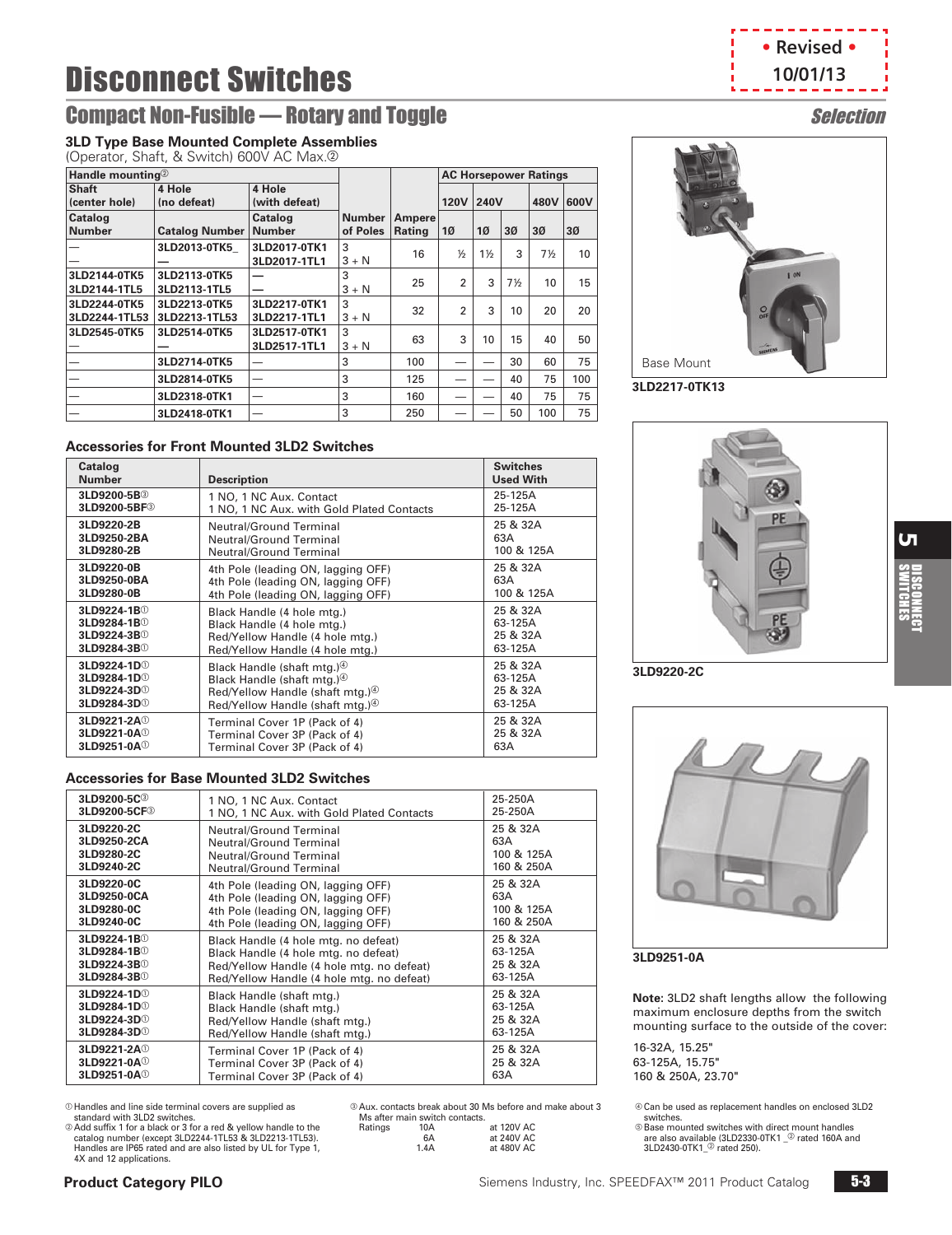# **Disconnect Switches Constanting Constanting Constanting Constanting Constanting Constanting Constanting Constanting Constanting Constanting Constanting Constanting Constanting Constanting Constanting Constanting Constan**

# <span id="page-3-0"></span>**Compact Non-Fusible — Rotary and Toggle Selection Selection**

Individual Components and Assemblies

Recommended for Basemount. For Door mounting only, use LBRD1.<sup>®</sup>

#### **Rotary and Toggle Switches**

|                                                                                                |                                                |                        |                             | <b>Max</b>                      |                                                              |                         |                                                    | <b>AC Horsepower Ratings</b> |                         |  |  |  |
|------------------------------------------------------------------------------------------------|------------------------------------------------|------------------------|-----------------------------|---------------------------------|--------------------------------------------------------------|-------------------------|----------------------------------------------------|------------------------------|-------------------------|--|--|--|
| Catalog<br><b>Number</b>                                                                       | <b>Switch</b><br>Type                          | No. of<br><b>Poles</b> | Ampere<br>Rating            | АC<br>Volt                      | 115V 240V<br>1Ø                                              | 10                      | 3Ø                                                 | 480V<br>3Ø                   | 600V<br>30 <sup>o</sup> |  |  |  |
| LBR3040 $^\circ$<br>LBR3060 $^\circ$<br>LBR3080 $^\circ$<br>LBR3100 $^\circ$<br><b>LBR4040</b> | Rotary<br>Rotary<br>Rotary<br>Rotary<br>Rotary | 3<br>3<br>3<br>3<br>4  | 40<br>60<br>80<br>100<br>40 | 600<br>480<br>600<br>480<br>480 | $\overline{2}$<br>$\overline{2}$<br>3<br>5<br>$\overline{2}$ | 3<br>5<br>10<br>15<br>3 | $7\frac{1}{2}$<br>10<br>20<br>25<br>$7\frac{1}{2}$ | 20<br>25<br>40<br>50<br>20   | 25<br>50                |  |  |  |
| <b>LBT3040</b><br><b>LBT3060</b><br><b>LBT3080</b><br>LBT3100<br><b>LBT4040</b>                | Toggle<br>Toggle<br>Toggle<br>Toggle<br>Toggle | 3<br>3<br>3<br>3<br>4  | 40<br>60<br>80<br>100<br>40 | 600<br>480<br>600<br>480<br>480 | $\overline{2}$<br>$\overline{2}$<br>3<br>5<br>$\overline{2}$ | 3<br>5<br>10<br>15<br>3 | $7\frac{1}{2}$<br>10<br>20<br>25<br>$7\frac{1}{2}$ | 20<br>25<br>40<br>50<br>20   | 25<br>50                |  |  |  |

#### **LBR Type Handles**

| $\cdots$                                                                    |                                                                            |                                |                                                              |                                      |                                                              |                                              |                          |
|-----------------------------------------------------------------------------|----------------------------------------------------------------------------|--------------------------------|--------------------------------------------------------------|--------------------------------------|--------------------------------------------------------------|----------------------------------------------|--------------------------|
| Catalog<br><b>Number</b>                                                    | Used on<br><b>Rotary Switches</b>                                          | <b>NEMA</b><br><b>Type</b>     | <b>Mounting</b>                                              | <b>Marking</b>                       | Color                                                        | Cover<br><b>Interlock</b><br><b>Supplied</b> | <b>Padlockable</b>       |
| <b>Standard Duty</b>                                                        |                                                                            |                                |                                                              |                                      |                                                              |                                              |                          |
| $\mathsf{LBRH}2^\circledcirc$<br>LBRH3 $^{\circ}$<br>$LBRH4^{\circledcirc}$ | All<br>All<br>All                                                          | , 3R, 12, 4X<br>I, 3R, 12, 4X  | Door<br>Door<br>Door                                         | ON/OFF<br>O/I, ON/OFF<br>O/I, ON/OFF | <b>Black</b><br><b>Black</b><br>Red/Yel                      | No<br>$Yes^{\circledR}$<br>$Yes^{\circledR}$ | No<br>Yes<br>Yes         |
| $LBRH9^{\circledcirc}$<br>$L$ BRH10 $^{\circledR}$                          | All (Pistol Grip Type)<br>All (Pistol Grip Type)                           | 1, 3R, 12, 4X<br>1, 3R, 12, 4X | Door<br>Door                                                 | O/I, ON/OFF<br>O/I, ON/OFF           | <b>Black</b><br>Red/Yel                                      | Yes<br>Yes                                   | Yes<br>Yes               |
| LBRH <sub>5</sub><br>LBRH6<br>LBRH7<br>LBRH8                                | 25 Amps<br>3-Pole, 40-60 Amps<br>3-Pole, 80-100 Amps<br>4-Pole, 40-60 Amps |                                | Direct Mount<br>Direct Mount<br>Direct Mount<br>Direct Mount | O/I<br>O/I<br>O/I<br>O/I             | <b>Black</b><br><b>Black</b><br><b>Black</b><br><b>Black</b> |                                              | Yes<br>Yes<br>Yes<br>Yes |
| <b>Heavy Duty</b>                                                           |                                                                            |                                |                                                              |                                      |                                                              |                                              |                          |
| CFSH10B12<br>CFSH10R12                                                      | All<br>All                                                                 | 1, 3R, 12<br>, 3R, 12          | Door<br>Door                                                 | O/I, ON/OFF<br>O/I, ON/OFF           | <b>Black</b><br>Red/Yel                                      | Yes<br>Yes                                   | Yes<br>Yes               |

#### **LBR Type Rotary Shafts**

| <b>Catalog No</b>                | Length In. (mm) |  |  |  |
|----------------------------------|-----------------|--|--|--|
| <b>For Standard Duty Handles</b> |                 |  |  |  |
| <b>LBRS040</b>                   | 1.57(40)        |  |  |  |
| <b>LBRS050</b>                   | 1.97(50)        |  |  |  |
| <b>LBRS055</b>                   | 2.17(55)        |  |  |  |
| <b>LBRS080</b>                   | 3.15(80)        |  |  |  |
| <b>LBRS120</b>                   | 4.72 (120)      |  |  |  |
| <b>LBRS180</b>                   | 7.09 (180)      |  |  |  |
| <b>LBRS305</b>                   | 12.00 (305)     |  |  |  |
| <b>For Heavy Duty Handles</b>    |                 |  |  |  |
| CFSS5200H                        | 7.9 (200)       |  |  |  |
| CFSS5400H                        | 15.7 (400)      |  |  |  |
|                                  |                 |  |  |  |

#### **Auxiliary Switch Kits**

| Used on<br><b>Rotary Switch</b> | Catalog<br><b>Number</b>         | <b>Contact Arrangement</b>     |
|---------------------------------|----------------------------------|--------------------------------|
| LBR3040,<br>LBR3060             | $LBRA1^{\circledR}$              | 1 NO/1 NC<br>with common point |
| LBR3080,<br>LBR3100             | $L$ BRA $2^{\circledS\circledA}$ | 1 NO/1 NC<br>with common point |

#### **LBR Type Toggle Switch Cover Plate**

| Used on<br><b>Toggle Switches</b> | <b>Catalog Number</b> |
|-----------------------------------|-----------------------|
| LBT3040, LBT3060                  | LBTCP1                |
| LBT3080.LBT3100                   | LBTCP2                |
| LBT4040                           | LBTCP3                |

a No cover interlock defeat mechanism provided. To elimi-nate cover interlock, order additional catalog number LBRDC1.

b LBRH2 is IP54 rated. All others are IP65.

**<sup>3</sup>** Ratings 15.1A resistive at 250V AC max. .5A at 125V DC

.25A at 250V DC

.5 HP at 250V AC max.





Standard Duty Rotary Switch Door Handles

Mount Handles



Heavy Duty Rotary Switch Door Handle

Rotary Shafts **The Start Cover Starts** Rotary Switch Direct Toggle Switch Cover Plates

#### **LBR Type Rotary Switch Door Mounting Kit (For use with LBRH3 & LBRH4 only)**

| Used on<br><b>Rotary Switch</b> | <b>Catalog Number</b> |
|---------------------------------|-----------------------|
| 40-100 Amps                     | $LRRD1$               |

#### **LBR/LBT Neutral Kit®**

| Used with<br><b>Catalog Number</b> | <b>Catalog Number</b> |
|------------------------------------|-----------------------|
| All                                | HF63CX                |

d Auxiliary switch contacts break about 30 Ms before and make about 3 Ms after main switch contacts.

e Lug wire ranges: HF63CX—(1) #14-2 AWG 60/75°C Cu only

© Only door mountable and for use with LBRH3 &<br>
4 handles only.<br>
⊘ For door mounting of 40–100A LBR switches use<br>
door mounting kit LBRD1 & LBRH3 or 4 handle.<br>
© LBRD1 does not require shaft.

**• Revised •**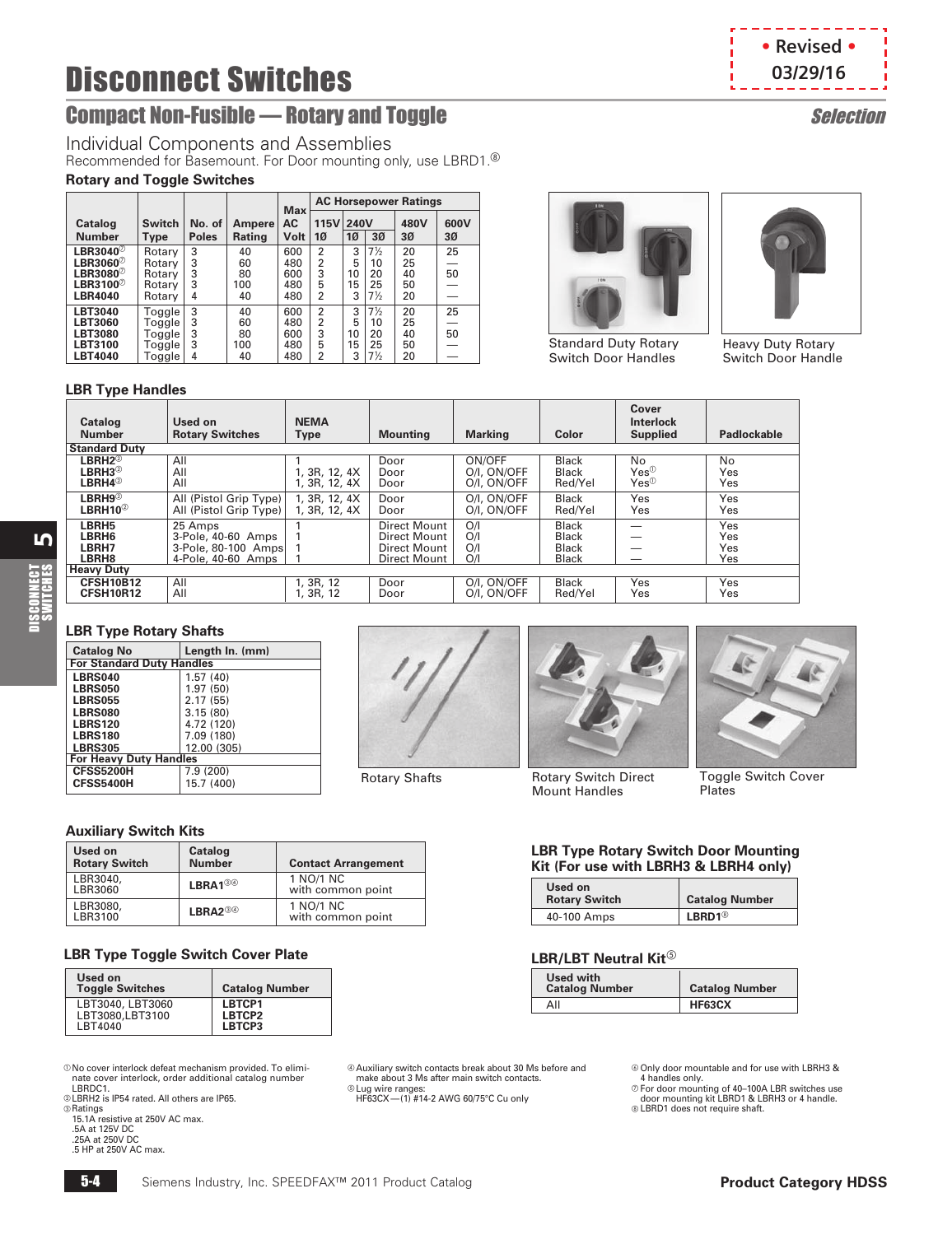# <span id="page-4-0"></span>**Compact Non-Fusible — Rotary and Toggle Dimensions of American Compact Non-Fusible American**

Dimension Drawings and Wire Ranges



#### **LBR 3025**

#### **Wire Ranges 60/75°C Cu only**

| 25 Amps LBR                                                                                | (1) #14 - #10 AWG Solid<br>(1) #14 - #8 AWG Stranded                                                                                                                                                   |
|--------------------------------------------------------------------------------------------|--------------------------------------------------------------------------------------------------------------------------------------------------------------------------------------------------------|
| 40 & 60 Amps<br>LBR & LBT                                                                  | (1) #14 - #10 AWG Solid<br>(1) #14 - #4 AWG Stranded<br>UP to (4) #12 AWG Solid<br>Up to (3) #12 AWG Stranded<br>Up to (6) #14 AWG Stranded<br>Up to (4) #14 AWG Stranded<br>with (1) #10 AWG Stranded |
| 80 & 100 Amps<br>LBR & LBT                                                                 | (1) #14 - #10 AWG Solid<br>(1) #14 - #1 AWG Stranded<br>(2) #6 AWG Stranded<br>Up to (3) #8 AWG Stranded<br>Up to (6) #10 AWG Stranded<br>Up to (6) #12 AWG Solid                                      |
| 16A, 3LD20<br>25A, 3LD21<br>32A, 3LD22<br>63A, 3LD25<br>100, 125A, 3LD2<br>160, 250A, 3LD2 | (1) #18-10 AWG<br>(1) #14-8 AWG<br>(1) #14-8 AWG<br>$(1)$ #14-6 AWG<br>(1) #12-1 AWG<br>(1) #1-400 MCM                                                                                                 |



**Shaft Mounted 3LD2 Handle Cutout (4-hole pattern)**



| Dimension J Minimum Depth <sup>1</sup>                                                                                                                                                                |                                                                   |  |  |  |  |  |  |  |
|-------------------------------------------------------------------------------------------------------------------------------------------------------------------------------------------------------|-------------------------------------------------------------------|--|--|--|--|--|--|--|
| <b>Switch</b>                                                                                                                                                                                         | Dimension J                                                       |  |  |  |  |  |  |  |
| LBR 40-100A                                                                                                                                                                                           | 3.35(85)                                                          |  |  |  |  |  |  |  |
| 3LD2 25 & 32A Front Shaft Mounted<br>3LD2 63 Front Shaft Mounted<br>3LD2 16-32A Front 4-hole Mounted<br>3LD2 63A Front 4-hole Mounted<br>3LD2 100 & 125A Front 4-hole Mounted                         | 3.07(78)<br>3.35(85)<br>2.13(54)<br>2.48(63)<br>2.56(65)          |  |  |  |  |  |  |  |
| 3LD2 25 & 32A Base w/shaft Mtg. Handle<br>3LD2 63A Base w/shaft Mtg. Handle<br>3LD2 16-32A Base w/4-hole Mtg. Handle<br>3LD2 63A Base w/4-hole Mtg. Handle<br>3LD2 100-250A Base w/4-hole Mtg. Handle | 6.46 (164)<br>6.77 (172)<br>5.59 (142)<br>5.99 (152)<br>6.07(154) |  |  |  |  |  |  |  |



#### **LBR 40-100 Amps & 3LD2 16-250A**



**LBT Toggle — 40-100 Amps**

| <b>Switch</b>     | <b>Switch</b>              | Dimensions Inches (mm) |           |              |          |          |          |                          |          |
|-------------------|----------------------------|------------------------|-----------|--------------|----------|----------|----------|--------------------------|----------|
| <b>Type</b>       | <b>Catalog Number</b>      | A                      | B         | <sub>C</sub> | D        | E        | F        | G                        | н        |
| Rotary            | <b>LBR3040</b>             | 2.00(51)               | 2.72(69)  | 2.72(69)     | 1.78(45) | 2.16(55) | 1.67(42) | 1.50(38)                 | 1.22(31) |
| Rotary            | <b>LBR3060</b>             | 2.00(51)               | 2.72(69)  | 2.72(69)     | 1.78(45) | 2.16(55) | 1.67(42) | 1.50(38)                 | 1.22(31) |
| Rotary            | <b>LBR3080</b>             | 2.09(53)               | 3.32(84)  | 2.92(74)     | 1.97(50) | 2.29(58) | 1.69(42) | 1.66(42)                 | 1.66(42) |
| Rotary            | <b>LBR3100</b>             | 2.09(53)               | 3.32(84)  | 2.92(74)     | 1.97(50) | 2.29(58) | 1.69(42) | 1.66(42)                 | 1.66(42) |
| Rotary            | <b>LBR4040</b>             | 2.42(61)               | 2.72(69)  | 2.72(69)     | 2.28(58) | 2.16(55) | 1.67(42) | 1.50(38)                 | 1.22(31) |
| Rotary Front Mtg. | $3LD20^{\circledcirc}$     | 1.89 (48)              | 1.97(50)  | 1.97(50)     |          |          |          |                          |          |
| Rotary Front Mtg. | 3LD21 & $2^{\circledcirc}$ | 1.81(46)               | 2.17(55)  | 1.97(50)     | -        | -        |          |                          |          |
| Rotary Front Mtg. | $3LD25^{\circledcirc}$     | 2.36(60)               | 2.52(64)  | 2.32(59)     |          | –        |          | $\overline{\phantom{a}}$ | --       |
| Rotary Front Mtg. | 3LD27 & 8 <sup>2</sup>     | 2.40(61)               | 3.27(83)  | 2.40(61)     |          | –        |          |                          | --       |
| Rotary Base Mtg.  | 3LD20 <sup>2</sup>         | 1.89(48)               | 1.97(50)  | 2.29(58)     | —        | -        |          |                          |          |
| Rotary Base Mtg.  | 3LD21 & 2 <sup>2</sup>     | 1.81(46)               | 2.17(55)  | 2.29(58)     |          | -        |          |                          |          |
| Rotary Base Mtg.  | $3LD25^{\circledcirc}$     | 2.36(60)               | 2.52(64)  | 2.68(68)     |          | -        |          |                          |          |
| Rotary Base Mtg.  | 3LD27 & 8 <sup>2</sup>     | 2.80(71)               | 3.27(83)  | 2.76(70)     | —        | -        |          |                          |          |
| Rotary Base Mtg.  | 3LD23 & 4                  | 4.41 (112)             | 5.83(148) | 4.10 (104)   | –        | –        |          |                          |          |
| Toggle            | <b>LBT3040</b>             | 2.00(51)               | 2.72(69)  | 2.75(70)     | 1.78(45) | 2.16(55) | 1.67(42) | 1.50(38)                 | 1.22(31) |
| Toggle            | LBT3060                    | 2.00(51)               | 2.72(69)  | 2.75(70)     | 1.78(45) | 2.16(55) | 1.67(42) | 1.50(38)                 | 1.22(31) |
| Toggle            | <b>LBT3080</b>             | 2.09(53)               | 3.32(84)  | 2.90(74)     | 1.97(50) | 2.29(58) | 1.69(42) | 1.66(42)                 | 1.66(42) |
| Toggle            | LBT3100                    | 2.09(53)               | 3.32(84)  | 2.90(74)     | 1.97(50) | 2.29(58) | 1.69(42) | 1.66(42)                 | 1.66(42) |
| Toggle            | <b>LBT4040</b>             | 2.42(61)               | 2.72(69)  | 2.75(70)     | 2.28(58) | 2.16(55) | 1.67(42) | 1.50(38)                 | 1.22(31) |

 $\degree$  Depth from outside of cover to back of switch.

3LD 16-32A—2.64 inches square 3LD 63-125—3.55 inches square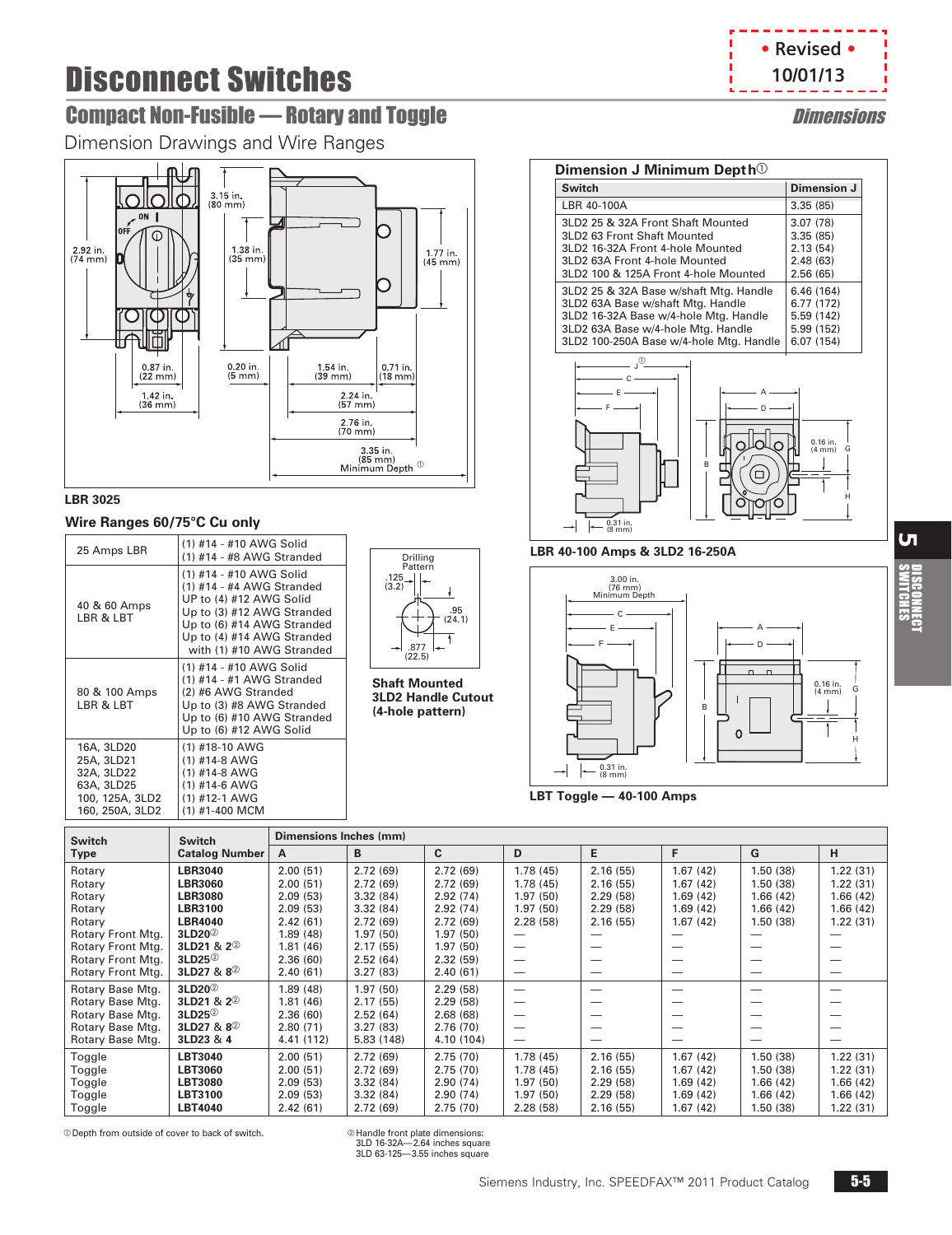# <span id="page-5-0"></span>Type VBII (30-600A) with Flange Mounted Operating Handle Features and Ordering Information

## Features

- 30-600A, 600VAC and DC ratings
- b 240 & 600V AC switches are UL Recognized under file number E121152, Vol. 3 and CSA certified under file number 154852
- **600V DC Photovoltaic switches are** UL Recognized under file number E335018, Vol. 3 and are rated to switch 3 separate 600V DC circuits
- Visible blade quick make and break switching action
- **Panel and Flange mounted assemblies** facilite installation
- Panel mounted switches are variable depth
- **B** Short circuit rating of 10,000 AIC with class H fuse, and of 200,000 AIC with class R or J fuses. PV switches are rated 10,000 AIC at 600V DC with 600V DC rated class K, J or R fuses.
- Flange mounted handles rated as Type 1, 3R & 12 or 4X are padlockable in the off position with up to (3) padlocks with 5/16 hasps

- **B** Meets UL98 requirements and suitable for both main and branch circuit applications
- A complete line of aux contacts are available
- Load break and horsepower rated
- Defeatable cover interlock standard with all handles
- **Meets NFPA79 requirements**
- $\blacksquare$  Seismic qualified complies with the 2010 California Building Code (CBC) — and with the International Building Code (IBC) — Compliance Level  $SDS = 1.85 g$



## Ordering Information

1. Determine the ratings required (amps, volts, HP, Fusible, NF), the mounting needed (Panel or Flange), and select the appropriate switch.



- 2. For panel mounted switches with a rigid operating shaft (30-600A), order panel mounted switch, flange mounted operating handle & rigid linkage kit based on depth required.
- 3. For panel mounted switches with a Max-Flex operator, order panel mounted switch, Max-Flex Handle & Adapter Kit and drive cable.



**VBFS361, VBLK1 & VBH1 VBFS363F VBNFS365, VBLK4 & VBH2**

4. Select accessories if required.

16 DISCONNECT<br>SWITCHES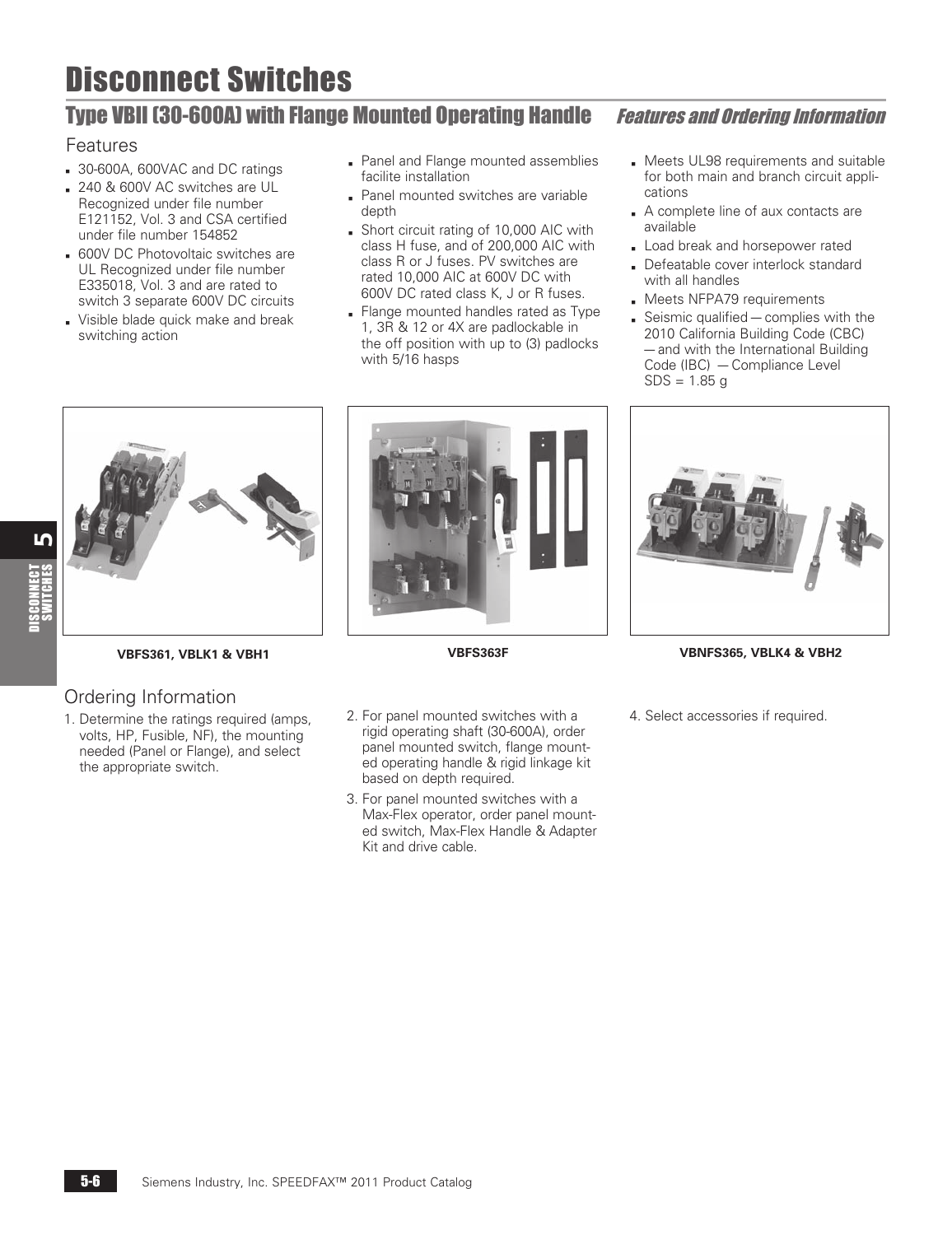## <span id="page-6-0"></span>**Type VBII (30-600A) with Flange Mounted Operating Handle Selection**

#### **Switches—for Standard 600V Max AC or DC Applications**

|               |                                                                         | <b>Programma</b> over may no or Bo Applications                     |                                                      |      |                          |      |                 |      |                                    |
|---------------|-------------------------------------------------------------------------|---------------------------------------------------------------------|------------------------------------------------------|------|--------------------------|------|-----------------|------|------------------------------------|
| <b>Switch</b> | Max. AC                                                                 |                                                                     | Horsepower Rating, Switches and 3-Phase <sup>4</sup> |      |                          |      |                 |      | 600                                |
| Ampere        | Voltage                                                                 | Catalog                                                             | 240 Volts AC                                         |      | 480 Volts AC             |      | 600 Volts AC    |      | <b>Volts DC</b>                    |
| Rating        | Rating                                                                  | <b>Number</b>                                                       | <b>Standard</b>                                      | Max. | <b>Standard</b>          | Max. | <b>Standard</b> | Max. | (max)                              |
|               |                                                                         | Fusible Panel Mounted Variable Depth Switches - 3-Pole <sup>®</sup> |                                                      |      |                          |      |                 |      |                                    |
| 30            | 240                                                                     | <b>VBFS321</b>                                                      | 3                                                    | 71/2 |                          |      |                 |      | $-$ ①                              |
| 60            | 240                                                                     | <b>VBFS322</b>                                                      | 71/2                                                 | 15   |                          |      |                 |      | $\equiv$ ②                         |
| 30            | 600                                                                     | <b>VBFS361</b>                                                      |                                                      |      | 5                        | 15   | 71/2            | 20   | 15 <sup>3</sup>                    |
| 60            | 600                                                                     | <b>VBFS362</b>                                                      |                                                      |      | 15                       | 30   | 15              | 50   | $30$ <sup>3</sup>                  |
| 100           | 600                                                                     | <b>VBFS363</b>                                                      |                                                      |      | 25                       | 60   | 30              | 75   | 50 <sup>3</sup>                    |
| 200           | 600                                                                     | <b>VBFS364</b>                                                      |                                                      |      | 50                       | 125  | 60              | 150  | 50                                 |
| 400           | 600                                                                     | <b>VBFS365</b>                                                      |                                                      |      | 100                      | 250  | 125             | 350  | $ \circ$                           |
| 600           | 600                                                                     | <b>VBFS366</b>                                                      |                                                      |      | 150                      | 400  | 200             | 500  | $ \circ$                           |
|               | Non-fusible Panel Mounted Variable Depth Switches - 3-Pole <sup>®</sup> |                                                                     |                                                      |      |                          |      |                 |      |                                    |
| 30            | 600                                                                     | <b>VBNFS361</b>                                                     |                                                      | 10   | $\overline{\phantom{0}}$ | 20   |                 | 30   | 15 <sup>3</sup>                    |
| 60            | 600                                                                     | <b>VBNFS362</b>                                                     |                                                      | 20   |                          | 50   |                 | 60   | $30$ <sup>3</sup>                  |
| 100           | 600                                                                     | <b>VBNFS363</b>                                                     |                                                      | 40   |                          | 75   |                 | 100  | 50 <sup>3</sup>                    |
| 200           | 600                                                                     | VBNFS364                                                            |                                                      | 60   |                          | 125  |                 | 150  | 50                                 |
| 400           | 600                                                                     | <b>VBNFS365</b>                                                     |                                                      | 125  |                          | 250  |                 | 300  | $\equiv$ (9)                       |
| 600           | 600                                                                     | <b>VBNFS366</b>                                                     |                                                      | 200  |                          | 400  |                 | 500  | $ \circ$                           |
|               |                                                                         | <b>Fusible Flange Mounted Switches - 3-Pole®®</b>                   |                                                      |      |                          |      |                 |      |                                    |
| 30            | 240                                                                     | VBFS321F                                                            | 3                                                    | 71/2 | -                        | —    |                 | -    | $\overline{\phantom{0}}$           |
| 60            | 240                                                                     | VBFS322F                                                            | 71/2                                                 | 15   |                          | -    |                 |      | $\overline{-}$ ②                   |
| 30            | 600                                                                     | VBFS361F                                                            |                                                      |      | 5                        | 15   | 71/2            | 20   | 15 <sup>3</sup>                    |
| 60            | 600                                                                     | VBFS362F                                                            |                                                      |      | 15                       | 30   | 15              | 50   | $30$ <sup>3</sup>                  |
| 100           | 600                                                                     | VBFS363F                                                            |                                                      |      | 50                       | 60   | 30              | 75   | 50 <sup>3</sup>                    |
| 200           | 600                                                                     | VBFS364F                                                            |                                                      |      | 100                      | 125  | 60              | 150  | 50                                 |
|               |                                                                         | <b>Non-fusible Flange Mounted Switches - 3-Pole<sup>@®</sup></b>    |                                                      |      |                          |      |                 |      |                                    |
| 30            | 600                                                                     | VBNFS361F                                                           | -                                                    | 10   | —                        | 20   |                 | 30   | 15 <sup>3</sup>                    |
| 60            | 600                                                                     | VBNFS362F                                                           |                                                      | 20   |                          | 50   |                 | 60   | $30$ <sup><math>\circ</math></sup> |
| 100           | 600                                                                     | VBNFS363F                                                           |                                                      | 40   |                          | 75   |                 | 100  | $50$ <sup>3</sup>                  |
| 200           | 600                                                                     | <b>VBNFS364F</b>                                                    |                                                      | 60   |                          | 125  |                 | 150  | 50                                 |
|               |                                                                         |                                                                     |                                                      |      |                          |      |                 |      |                                    |

**Note:** Fusible switches include fuse provisions for Class H Fuses. The load base can be moved to pre-drilled holes for Class J Fuses on all 600V switches. If Class R Fuses are required, add a Class R Fuse Clip Kit.

#### **Switches—for Photovoltaic Applications, 600VDC Max.**g

(for use in negative ground systems only)

| <b>Switch</b><br><b>Ampere</b><br>Rating | <b>Catalog Number</b>                                                       | <b>Rated Isc per NEC</b><br>Article 690 |  |  |  |  |  |
|------------------------------------------|-----------------------------------------------------------------------------|-----------------------------------------|--|--|--|--|--|
|                                          | <b>Fusible Panel Mounted Variable Depth Switches—3 Pole®®</b>               |                                         |  |  |  |  |  |
| 30                                       | VBFS361PV                                                                   | 19.2A                                   |  |  |  |  |  |
| 60                                       | VBFS362PV                                                                   | 38.4A                                   |  |  |  |  |  |
| 100                                      | VBFS363PV                                                                   | 64.0A                                   |  |  |  |  |  |
|                                          | <b>Non-Fusible Panel Mounted Variable Depth Switches—3 Pole<sup>®</sup></b> |                                         |  |  |  |  |  |
| 30                                       | VBNFS361PV                                                                  | 24.0A                                   |  |  |  |  |  |
| 60                                       | VBNFS362PV                                                                  | 48.0A                                   |  |  |  |  |  |
| 100                                      | VBNFS363PV                                                                  | 80.0A                                   |  |  |  |  |  |
|                                          | <b>Fusible Flange Mounted Variable Depth Switches-3 Pole</b>                |                                         |  |  |  |  |  |
|                                          | (Includes Type 1, 3R and 12 Rated Operating Handle) <sup>33</sup>           |                                         |  |  |  |  |  |
| 30                                       | VBFS361FPV                                                                  | 19.2A                                   |  |  |  |  |  |
| 60                                       | <b>VBFS362FPV</b>                                                           | 38.4A                                   |  |  |  |  |  |
| 100                                      | VBFS363FPV                                                                  | 64.0A                                   |  |  |  |  |  |
|                                          | Non-Fusible Flange Mounted Variable Depth Switches-3 Pole                   |                                         |  |  |  |  |  |
|                                          | (Includes Type 1, 3R and 12 Rated Operating Handle) <sup>©</sup>            |                                         |  |  |  |  |  |
| 30                                       | VBNFS361FPV                                                                 | 24.0A                                   |  |  |  |  |  |
| 60                                       | <b>VBNFS362FPV</b>                                                          | 48.0A                                   |  |  |  |  |  |
| 100                                      | <b>VBNFS363FPV</b>                                                          | 80.0A                                   |  |  |  |  |  |

 $©$  Rated 5 HP at 250V DC.

- @ Rated 10 HP at 250V DC.<br>@ 600V DC & 600V DC horsepower rating shown requires (2) poles to be connected in series.<br>@ Std. - applies when non-time delay fuses are used.
- 
- Max. applies when time delay fuses are used.
- e Includes line base, load base, operating mechanism and line and load lugs. Order operating handle and linkage kits from tables on pages [5-7](#page-6-0) or [5-8](#page-7-0).
- ⊚ Includes line base, load base, operating mechanism line and load lugs plastic<br>operating handle and required linkage.<br>© All photovoltaic switches are rated to be used with
- 
- 3 separate 600V DC circuits.

**Product Category HDSS**

- h Fusible switches accept Class K or R fuses as standard and Class J fuses by relocating the load base.
- ® Rated 250V DC max and 50HP at 250V DC.<br>® Please add letter "M" to the end of catalog number for metal handle.

#### **Cable Kit**

For use with 30-200A panel mounted switches and Max-Flex handle and adapter kit.

| <b>Catalog Number</b> | <b>Description</b>   |
|-----------------------|----------------------|
| <b>FHOEC036</b>       | 36" long drive cable |
| <b>FHOEC048</b>       | 48" long drive cable |

# **Max-Flex™ Handle and Adapter Kit**<br>(Type 1, 12, 3R & 4X) Use with 30-200A panel mounted

switches and cable kit.

| <b>Catalog Number</b>  | <b>Operating Handle Description</b> |  |  |  |  |
|------------------------|-------------------------------------|--|--|--|--|
| <b>Plastic Handles</b> |                                     |  |  |  |  |
| VBHM1                  | 30-200A Type 1, 3R, 12 and 4X       |  |  |  |  |
| <b>Metal Handles</b>   |                                     |  |  |  |  |
| VBHM2                  | 30-200A Type 1, 3R and 12           |  |  |  |  |
| VBHM2X                 | 30-200A Type 4X                     |  |  |  |  |



**• Revised •**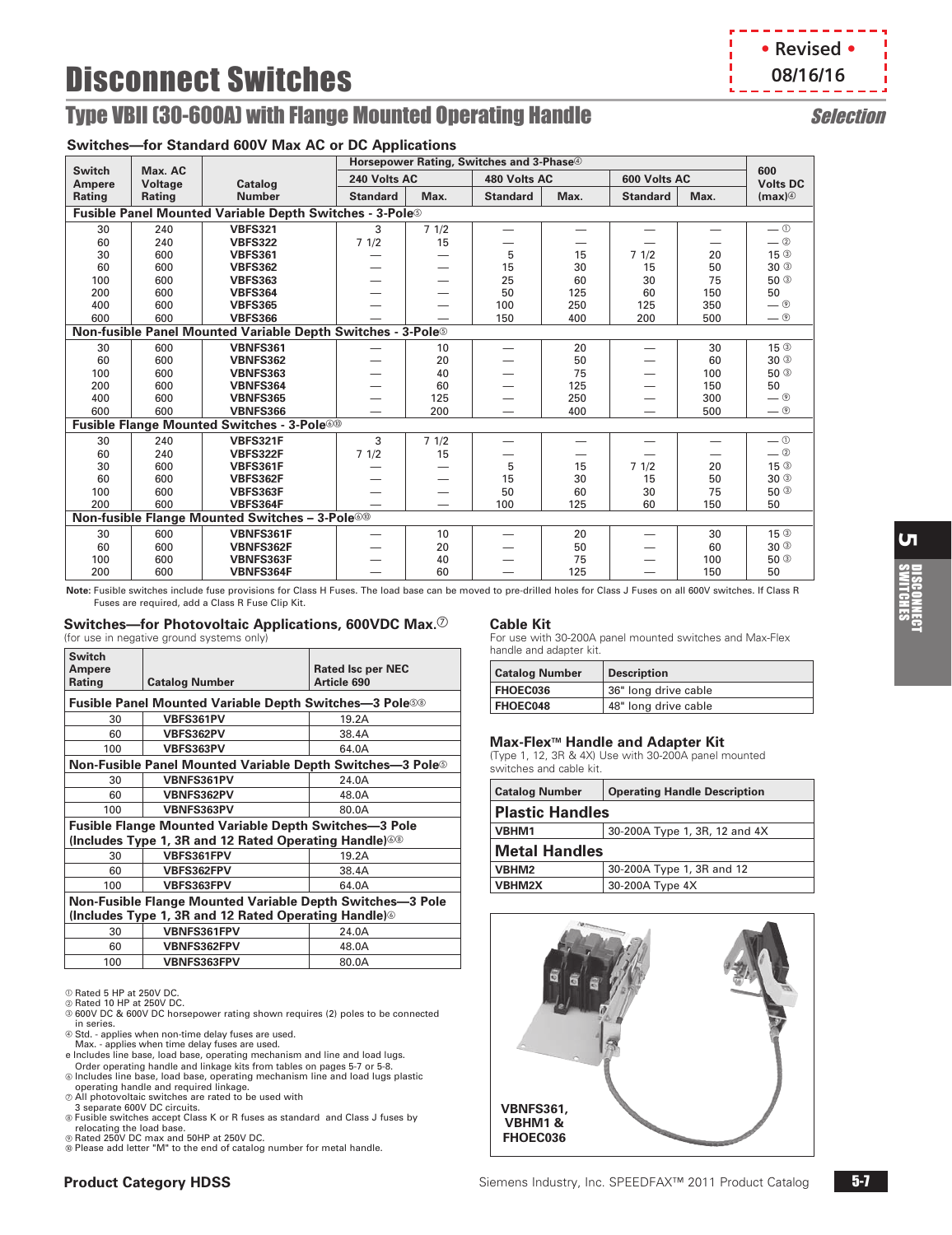

## <span id="page-7-0"></span>Type VBII (30-600A) with Flange Mounted Operating Handle Selection & Accessories

### **Flange Mounted Operating Handles**

For use with Panel Mounted Switches. Plastic handle is included with Flange Mounted Switches as standard.

| Catalog<br><b>Number</b> | <b>Operating Handle Description</b> |  |  |  |  |  |
|--------------------------|-------------------------------------|--|--|--|--|--|
| <b>Plastic Handles</b>   |                                     |  |  |  |  |  |
| VBH1                     | 30-200A Type 1, 3R & 12             |  |  |  |  |  |
| <b>VBH14X</b>            | 30-200A Type 4X                     |  |  |  |  |  |
| <b>Metal Handles</b>     |                                     |  |  |  |  |  |
| <b>VBH112</b>            | 30-200A Type 1, 3R & 12             |  |  |  |  |  |
| <b>VBH14</b>             | 30-200A Type 4X                     |  |  |  |  |  |
| VBH <sub>2</sub>         | 400A Type 1 & 12                    |  |  |  |  |  |
| <b>VBH2R</b>             | 400 & 600A Type 1, 3R & 12          |  |  |  |  |  |
| VBH24X                   | 400 & 600A Type 4X                  |  |  |  |  |  |



<u>ທ</u>

#### **Class R Fuse Clip Kits**

These kits prevent the installation of Class H and K fuses (one kit required per switch).

#### Class R Fuse Clip Kits

| Catalog<br><b>Number</b> | <b>Description</b>          |
|--------------------------|-----------------------------|
| <b>HR21</b>              | 30A, 240V Kit (HD only)     |
| <b>HR612</b>             | 30A, 600V Kit/60A, 240V Kit |
| <b>HR62</b>              | 60A, 600V Kit               |
| <b>HR63</b>              | <b>100A Kit</b>             |
| <b>HR64</b>              | 200A Kit                    |
| <b>HR656</b>             | 400A/600A Kit               |

#### **Internal Door Latch Kits**

For use with enclosures with door mounted latching bar. Required when a flange mounted switch is mounted in a Hoffmann or Rittal enclosure provided with an AB cutout.

| Catalog<br><b>Number</b> | <b>Description</b>                                              |
|--------------------------|-----------------------------------------------------------------|
| DKR <sub>2</sub>         | 2 point (for use with<br>enclosures less than 40" high)         |
| DKR <sub>3</sub>         | 3 point (for use with<br>enclosures 40" or larger<br>in height) |

#### **Rigid Linkage Kits**

For use with Panel Mounted Switches. Not required for Flange Mounted Switches.

|               | <b>Switch</b> |                                      |       |
|---------------|---------------|--------------------------------------|-------|
| Catalog       | Ampere        | <b>Enclosure Depth</b> <sup>10</sup> |       |
| <b>Number</b> | Rating        | <b>Min</b>                           | Max.  |
| VBLK1         | 30-200        | 6.940                                | 6.94% |
| VBLK2         | 30-200        | 6.940                                | 19.0  |
| VBLK3         | 400 & 600     | 9.00                                 | 8.75  |
| VBLK4         | 400 & 600     | 9.00                                 | 19.0  |



#### **Class T Fuse Adapter Kits**

100-600A fusible switches are field convertible to accept Class T fuses. 400-600A switches are field convertible to accept Class T fuses by moving the load base to a pre-drilled T fuse position.

### Class T Fuse Adapter Kits<sup>®</sup>

| Catalog<br>Number | <b>Description</b> |
|-------------------|--------------------|
| <b>HT23</b>       | 100A, 240V Kit     |
| HT63              | 100A, 600V Kit     |
| HT <sub>24</sub>  | 200A, 240V Kit     |
| HT64A             | 200A, 600V Kit     |

#### **Class J Fuse Provisions**

All 30-600A, 600V fusible switches are field convertible to accept Class J fuses by moving the load base to a pre-drilled by moving the load base to a pre-drilled **200% Neutral Kits**<sup>49</sup><br>J fuse position.

#### **Window Kits** (Type 1, 12, 3R and 4x)

Allows viewing of visible blades and of indicating fuses through 200A.

| <b>Catalog</b><br><b>Number</b> | <b>Description</b>   |
|---------------------------------|----------------------|
| VBWK1                           | 30A Window Kit       |
| <b>VBWK2</b>                    | 60 & 100A Window Kit |
| VBWK3                           | 200-600A Window Kit  |

#### **Quick Connects NEW**

They provide two point control power take-off capability and are normally used on two poles on the line side when it is required to have control power available when the switch is in the OFF position. They provide a mounting provision for standard ¼" quick connect terminal. Installed in the line or load side. 30A VBII switches have lugs UL listed to accept (2) wires per pole as standard so a 30A kit is not required.

| Catalog<br><b>Number</b> | <b>Description</b>            |
|--------------------------|-------------------------------|
| <b>HCQ62</b>             | 60A 2 wire quick connect kit  |
| <b>HCO63</b>             | 100A 2 wire quick connect kit |
| HCO <sub>64</sub>        | 200A 2 wire quick connect kit |



### **Neutral Kits**<sup>d</sup>

Standard Neutral Kits can be field installed in 30-100A switches.

#### Neutral Kits

| Switch<br><b>Ampere Rating</b> | <b>Kit Catalog</b><br><b>Number</b> |  |  |
|--------------------------------|-------------------------------------|--|--|
| 30A 600V, 60A 240V             | <b>HN612</b>                        |  |  |
| 60A, 600V & 100A               | <b>HN623</b>                        |  |  |

UL listed 200% Neutrals are available on 60 & 100A switches. They are typically used with non-linear transformers or where increased neutral ampacity/lug capacity is required.

#### 200% Neutral Kits

| <b>Switch</b><br>Ampere<br>Rating | <b>Number</b> | Kit Catalog Wire Range Line &<br>Load Lugs (Cu/Al) |  |  |
|-----------------------------------|---------------|----------------------------------------------------|--|--|
| 60 & 100A                         | <b>HN263</b>  | (2) #14-1/0 AWG                                    |  |  |

▲ Built to order. Allow 6–8 weeks for delivery. a Dimensions (min. & max.) from enclosure mounting pan to outside surface of enclosure handle mounting flange.

2.7.12 for 200A switches. **One kit per pole required.**  d UL approved (not CSA certified).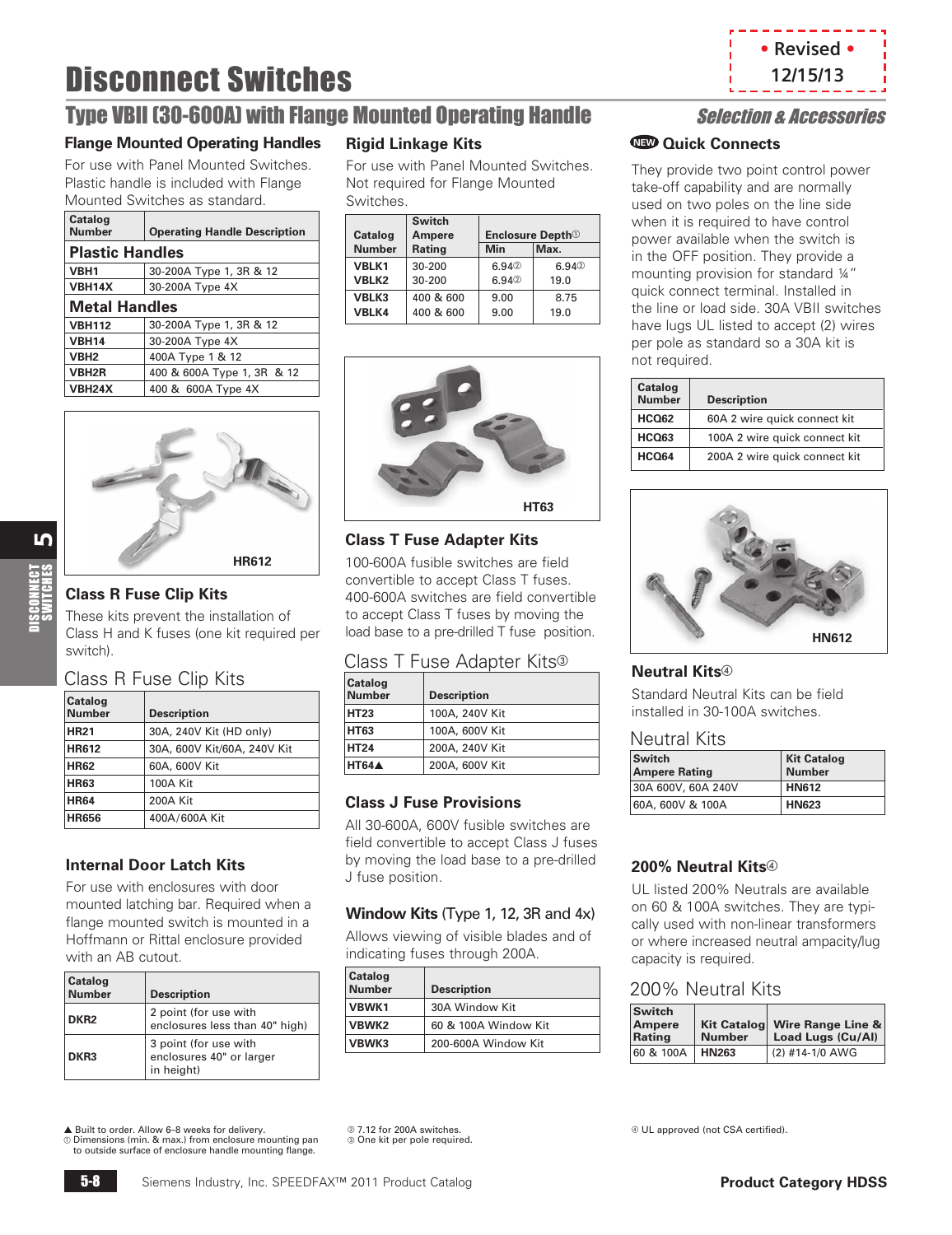## <span id="page-8-0"></span>Type VBII (30-600A) with Flange Mounted Operating Handle Accessories

**• Revised • 10/01/13**











▲ Built to order. Allow 6–8 weeks for delivery.

#### **Auxiliary Contacts**

The auxiliary contacts are available in 1 normally open and 1 normally closed or 2 normally open and 2 normally closed configurations. Siemens offers a PLC Auxiliary Switch (30-200A) that has very low resistance for low voltage and current typical in PLC circuits. All auxiliary contacts make after and break before main switch contacts.

| <b>Switch</b>           |                                      | Kit Ampere Rating |      |      | Kit Horsepower Rating |                                                                 |      |
|-------------------------|--------------------------------------|-------------------|------|------|-----------------------|-----------------------------------------------------------------|------|
| Ampere<br><b>Rating</b> | Aux. Switch<br><b>Catalog Number</b> | Max.              | Max. | Max. | Max.                  | 125V AC   250V AC   28V DC   125V AC   250V AC   28V DC<br>Max. | Max. |

#### **With 1 NO & 1 NC Isolated Contacts**

|         | . .<br>.<br>__<br>__ | __<br>__<br>------ |    |   |            |     |                          |
|---------|----------------------|--------------------|----|---|------------|-----|--------------------------|
| 30-200  | HA161234             | 10                 | 10 | – | 1/2<br>1/2 | 3/4 | $\overline{\phantom{a}}$ |
| 400-600 | HA165678             | 10                 | 10 | _ | 1/2<br>╹╵  | 3/4 | $\overline{\phantom{a}}$ |
|         |                      |                    |    |   |            |     |                          |

#### **With 2 NO & 2 NC Isolated Contacts**

| 30-200  | HA261234 | 10 | 10 |  | 1/2 | 3/4 |  |
|---------|----------|----|----|--|-----|-----|--|
| 400-600 | HA265678 | 10 | 10 |  | 1/2 | 3/4 |  |
|         |          |    |    |  |     |     |  |

| Low Current PLC Type with 1 NO & 1 NC Gold Plated Contacts |          |    |    |     |     |     |  |
|------------------------------------------------------------|----------|----|----|-----|-----|-----|--|
| $30 - 200$                                                 | HA361234 | 10 | 10 | $-$ | 1/2 | 3/4 |  |
| 400-600                                                    | HA365678 | 10 | 10 |     | 1/2 | 3/4 |  |

#### **Fuse Puller Kits**

Fuse Puller Kits are field installable in 30-100A Type VBII Heavy Duty Switches (one kit required per 3-pole switch).

| Switch<br>Ampere<br>Rating | <b>Fuse Puller Kit</b><br><b>Catalog Number</b> |
|----------------------------|-------------------------------------------------|
| 30                         | <b>HP61</b>                                     |
| 60                         | HP62A                                           |
| 100                        | HP63A                                           |

## **HP61 Copper Lug Kits**

All switches are UL approved to accept field installed copper lug kits.

| <b>Switch</b><br>Ampere<br>Rating | <b>Copper Lug</b><br><b>Catalog</b><br><b>Number</b> | <b>Description</b>                 |
|-----------------------------------|------------------------------------------------------|------------------------------------|
| $30 - 60$                         | <b>HLC612</b>                                        | (9) Lugs/Kit #14-4 AWG Cu          |
| 100                               | HLC63A                                               | (9) Lugs/Kit #14-1/0 AWG Cu        |
| 200                               | HLC64A                                               | (9) Lugs/Kit #6 AWG-300 Kcmil Cu   |
| 400-600A                          | <b>HLC65678</b>                                      | (1) Lugs/Kit #1/0 AWG-600 Kcmil Cu |

### **Equipment Ground Kits**

Equipment Ground Lug Kits are available for all switches.

| <b>Switch</b><br>Ampere<br>Rating | Catalog<br><b>Number</b> | Number of<br>Terminals | <b>Wire Range</b><br>Per Terminal (Cu/Al) |
|-----------------------------------|--------------------------|------------------------|-------------------------------------------|
| $30 - 200$                        | HG61234                  |                        | #14-4 AWG                                 |
| 400 & 600                         | <b>HG656</b>             | 4                      | #6 AWG-250 Kcmil                          |

### **Internal Shield Kits (for fusible switches) NEW**

Kits provide a "skirt" that encloses the VBII switch and also a clear plastic inner door to prevent accidental contact with live parts. Test probe holes are provided and fuses can be replaced without removal of kit.

| <b>Switch</b><br><b>Ampere Rating</b> | <b>Shield Kit</b><br><b>Catalog Number</b> |
|---------------------------------------|--------------------------------------------|
| 30A                                   | HSK61                                      |
| 60-100A                               | <b>HSK623</b>                              |
| 200A                                  | HSK64                                      |